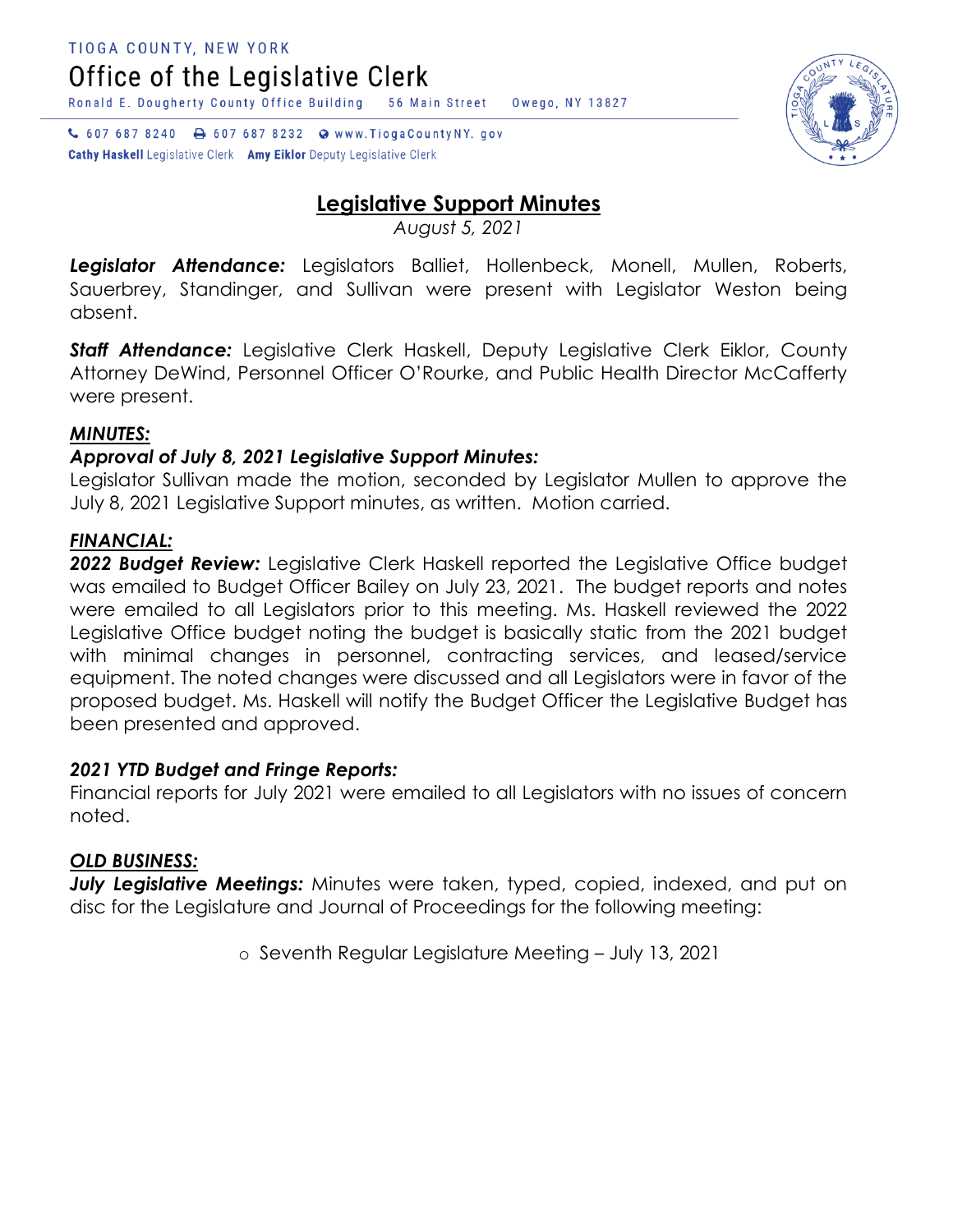Ronald E. Dougherty County Office Building 56 Main Street Owego, NY 13827

↓ 607 687 8240 → 607 687 8232 ● www.TiogaCountyNY.gov **Cathy Haskell** Legislative Clerk Amy Eiklor Deputy Legislative Clerk

## *Meetings Attended:*

- Finance Meeting July 7, 2021
- Legislative Worksessions July 8 and 22, 2021
- Seventh Regular Legislature Meeting July 13, 2021
- **Executive Team Meeting July 15, 2021**
- Munis Super Network Group Meeting July 20, 2021
- **Munis Budget Training July 20, 2021**

*Board of Ethics Vacancy:* Ms. Haskell reminded the Legislature of the Board of Ethics vacancy as of March 31, 2021.

*Munis Trainings:* Ms. Haskell reported Munis trainings are continuing. We just concluded the Budget Training on July 20, 2021. We are taking the month of August off with the intent to resume in September with Accounts Payable (Legislative Office), Accounts Receivable & Payroll (Treasurer's Office), and Tyler Content Management (ITCS). To date, the two trainings; Contract Management and Budget have been fairly well-attended with good feedback. The Munis Development Team, comprised of the Munis module owners, meets regularly to review training feedback, set agendas for the super-users quarterly meeting, identify future training needs, etc. Ms. Haskell reported this has, thus far, proven to be beneficial and successful.

In conjunction with Munis, Ms. Haskell reported she attended a finance meeting with the Treasurer's Office and the large five departments (Public Health, Mental Hygiene, Social Services, Sheriff's Office, and Public Works). We are in the process of updating our financial guidelines that were initially developed in 2015 and last updated in 2018. Chief Accountant Jerzak is taking the lead on these revisions.

#### **NEW BUSINESS:**

**Public Hearing: CDBG Tioga Mobile Dental Services Project –** Public Hearing was held just prior to today's Legislative Worksession.

## *Eighth Regular Legislature Meeting – August 10, 2021*

o **Prayer, Pledge, Voting Process -** Legislator Monell will lead the Legislature in the prayer, pledge, and voting process.

#### o *Recognition Resolution:*

**Bill Jones, Sr. Probation Officer, Probation Department –** Legislator Mullen will read and present the recognition resolution to Bill Jones, Sr. Probation Officer, at the August 10, 2021 Legislature meeting. Probation Director Cain will also speak on behalf of Mr. Jones.